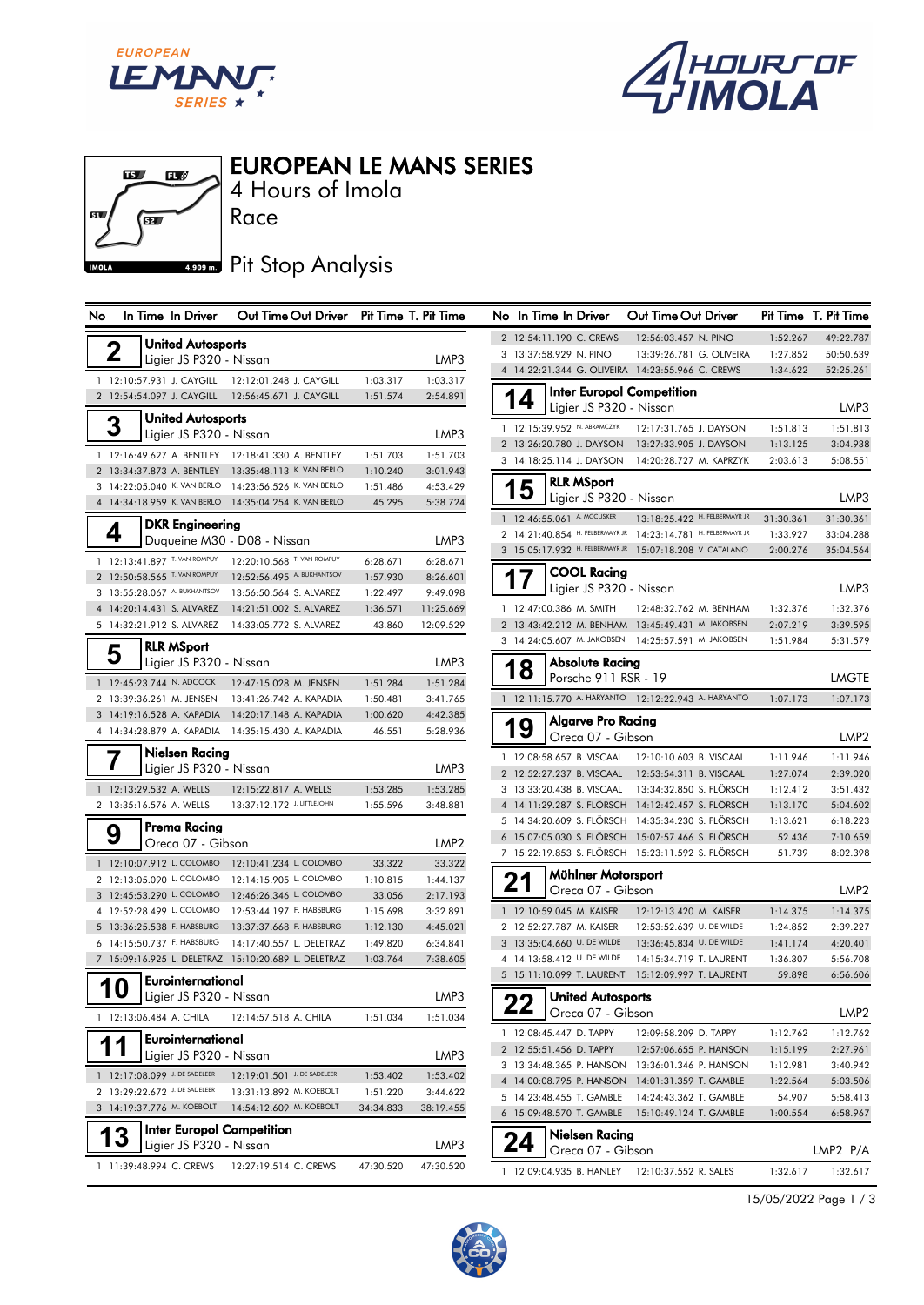



 $\mathbf{E}$  $\mathbf{u}$ 4 Hours of Imola Race 麻草 心  $4.909 m.$ **IMOL** 

EUROPEAN LE MANS SERIES

## Pit Stop Analysis

| No | In Time In Driver                                    | Out Time Out Driver Pit Time T. Pit Time            |                      |                      | No In Time In Driver                          | Out Time Out Driver                                             |          | Pit Time T. Pit Time |
|----|------------------------------------------------------|-----------------------------------------------------|----------------------|----------------------|-----------------------------------------------|-----------------------------------------------------------------|----------|----------------------|
|    | 2 12:53:32.950 R. SALES                              | 12:54:41.379 R. SALES                               | 1:08.429             | 2:41.046             | 2 12:52:24.769 S. YOLUC                       | 12:53:53.354 C. EASTWOOD                                        | 1:28.585 | 2:41.944             |
|    | 3 13:37:01.965 R. SALES                              | 13:38:41.615 M. BELL                                | 1:39.650             | 4:20.696             | 3 13:33:27.779 C. EASTWOOD                    | 13:35:02.746 C. EASTWOOD                                        | 1:34.967 | 4:16.911             |
|    | 4 14:14:15.835 M. BELL                               | 14:15:32.639 M. BELL                                | 1:16.804             | 5:37.500             | 4 14:10:03.198 C. EASTWOOD                    | 14:11:15.947 J. AITKEN                                          | 1:12.749 | 5:29.660             |
|    | 5 15:02:42.703 M. BELL                               | 15:04:04.073 B. HANLEY                              | 1:21.370             | 6:58.870             | 5 15:01:23.188 J. AITKEN                      | 15:02:42.645 J. AITKEN                                          | 1:19.457 | 6:49.117             |
|    | <b>COOL Racing</b>                                   |                                                     |                      |                      | <b>BHK Motorsport</b>                         |                                                                 |          |                      |
|    | 27<br>Ligier JS P320 - Nissan                        |                                                     |                      | LMP3                 | 35<br>Oreca 07 - Gibson                       |                                                                 |          | LMP <sub>2</sub>     |
|    |                                                      | 1 12:17:37.870 J. FOUBERT 12:19:29.016 J. FOUBERT   | 1:51.146             | 1:51.146             | 1 12:06:07.449 F. DRACONE                     | 12:07:16.713 F. DRACONE                                         | 1:09.264 | 1:09.264             |
|    |                                                      | 2 13:32:15.247 J. FOUBERT 13:33:32.447 N. MAULINI   | 1:17.200             | 3:08.346             | 2 12:10:33.916 F. DRACONE                     | 12:11:06.867 F. DRACONE                                         | 32.951   | 1:42.215             |
|    |                                                      | 3 14:21:43.280 N. MAULINI  14:23:34.604 A. DOQUIN   | 1:51.324             | 4:59.670             | 3 12:52:18.183 F. DRACONE                     | 12:53:50.480 M. POMMER                                          | 1:32.297 | 3:14.512             |
|    |                                                      |                                                     |                      |                      |                                               | 4 13:35:17.963 M. POMMER 13:36:31.262 M. POMMER                 | 1:13.299 | 4:27.811             |
|    | <b>IDEC Sport</b><br>28                              |                                                     |                      |                      |                                               | 5 14:12:20.329 M. POMMER 14:14:09.714 S. CAMPANA                | 1:49.385 | 6:17.196             |
|    | Oreca 07 - Gibson                                    |                                                     |                      | LMP2                 | 6 15:04:45.455 S. CAMPANA                     | 15:05:51.578 S. CAMPANA                                         | 1:06.123 | 7:23.319             |
|    | 1 11:35:43.805 P. LAFARGUE                           | 11:36:29.720 P. LAFARGUE                            | 45.915               | 45.915               |                                               |                                                                 |          |                      |
|    | 2 12:10:53.603 P. LAFARGUE                           | 12:12:05.318 P. LAFARGUE                            | 1:11.715             | 1:57.630             | <b>COOL Racing</b><br>37                      |                                                                 |          |                      |
|    | 3 12:52:25.759 P. LAFARGUE                           | 12:53:45.541 P. PILET                               | 1:19.782             | 3:17.412             | Oreca 07 - Gibson                             |                                                                 |          | LMP <sub>2</sub>     |
|    | 4 13:33:13.683 P. PILET                              | 13:34:24.175 P. PILET                               | 1:10.492             | 4:27.904             |                                               | 1 12:10:21.654 N. KRUETTEN 12:11:33.247 N. KRUETTEN             | 1:11.593 | 1:11.593             |
|    | 5 14:11:22.471 P. PILET                              | 14:12:52.071 P. CHATIN                              | 1:29.600             | 5:57.504             |                                               | 2 12:51:52.466 N. KRUETTEN  12:53:11.434 N. LAPIERRE            | 1:18.968 | 2:30.561             |
|    | 6 15:01:00.092 P. CHATIN                             | 15:02:09.401 P. CHATIN                              | 1:09.309             | 7:06.813             |                                               | 3 13:32:51.010 N. LAPIERRE 13:34:02.473 N. LAPIERRE             | 1:11.463 | 3:42.024             |
|    | <b>Duaueine Team</b>                                 |                                                     |                      |                      | 4 14:10:48.902 N. LAPIERRE 14:12:22.412 Y. YE |                                                                 | 1:33.510 | 5:15.534             |
|    | <b>30</b><br>Oreca 07 - Gibson                       |                                                     |                      | LMP <sub>2</sub>     | 5 15:00:30.058 Y. YE                          | 15:01:39.195 Y. YE                                              | 1:09.137 | 6:24.671             |
|    | 1 12:09:03.728 M. ROJAS                              | 12:10:16.868 M. ROJAS                               | 1:13.140             | 1:13.140             | <b>Graff Racing</b>                           |                                                                 |          |                      |
|    | 2 12:52:48.402 M. ROJAS                              | 12:54:38.268 R. DE GERUS                            | 1:49.866             | 3:03.006             | 40<br>Oreca 07 - Gibson                       |                                                                 |          | LMP2 P/A             |
|    | 3 13:35:05.757 R. DE GERUS                           | 13:36:17.745 R. DE GERUS                            | 1:11.988             | 4:14.994             | 1 12:09:32.002 S. PAGE                        | 12:10:50.441 S. PAGE                                            | 1:18.439 | 1:18.439             |
|    | 4 14:09:58.655 R. DE GERUS                           | 14:11:11.980 R. BRADLEY                             | 1:13.325             | 5:28.319             | 2 12:49:54.033 S. PAGE                        | 12:51:24.303 E. TROUILLET                                       | 1:30.270 | 2:48.709             |
|    | 5 14:38:15.296 R. BRADLEY                            | 14:39:25.671 R. BRADLEY                             | 1:10.375             | 6:38.694             | 3 13:35:03.528 E. TROUILLET                   | 13:36:19.165 E. TROUILLET                                       | 1:15.637 | 4:04.346             |
|    | 6 15:08:54.173 R. BRADLEY                            | 15:09:57.030 R. BRADLEY                             | 1:02.857             | 7:41.551             | 4 14:10:57.757 E. TROUILLET                   | 14:12:13.597 D. DROUX                                           | 1:15.840 | 5:20.186             |
|    | <b>TDS Racing x Vaillante</b>                        |                                                     |                      |                      | 5 14:22:56.770 D. DROUX                       | 14:24:10.915 D. DROUX                                           | 1:14.145 | 6:34.331             |
|    | 31<br>Oreca 07 - Gibson                              |                                                     |                      | LMP2 P/A             | 6 15:06:06.471 D. DROUX                       | 15:07:12.376 D. DROUX                                           | 1:05.905 | 7:40.236             |
|    | 1 11:30:49.554 P. CIMADOMO                           | 11:32:16.478 P. CIMADOMO                            |                      |                      |                                               | <b>Inter Europol Competition</b>                                |          |                      |
|    | 2 12:10:15.491 P. CIMADOMO                           | 12:11:26.010 T. VAN DER HELM                        | 1:26.924<br>1:10.519 | 1:26.924<br>2:37.443 | 43<br>Oreca 07 - Gibson                       |                                                                 |          | LMP <sub>2</sub>     |
|    | 3 12:51:49.244 T. VAN DER HELM                       | 12:53:05.857 T. VAN DER HELM                        | 1:16.613             | 3:54.056             |                                               | 1 12:09:12.217 D. HEINIFAAEIED HANI 12:10:24.957 D.             | 1:12.740 | 1:12.740             |
|    | 4 13:32:53.160 T. VAN DER HELM                       | 13:34:05.952 M. BECHE                               | 1:12.792             | 5:06.848             |                                               | 2 12:53:42.270 D. Distribution Links 12:55:34.518 P. FITTIPALDI | 1:52.248 | 3:04.988             |
|    | 5 14:09:16.652 M. BECHE                              | 14:10:35.727 P. CIMADOMO                            | 1:19.075             | 6:25.923             | 3 13:34:03.575 P. FITTIPALDI                  | 13:35:15.046 P. FITTIPALDI                                      | 1:11.471 | 4:16.459             |
|    | 6 14:34:38.027 P. CIMADOMO                           | 14:35:51.434 M. BECHE                               | 1:13.407             | 7:39.330             | 4 14:12:08.893 P. FITTIPALDI                  | 14:13:42.621 F. SCHERER                                         | 1:33.728 | 5:50.187             |
|    | 7 15:06:51.304 M. BECHE                              | 15:07:50.035 M. BECHE                               | 58.731               | 8:38.061             |                                               | 5 15:01:59.248 F. SCHERER  15:03:09.175 F. SCHERER              | 1:09.927 | 7:00.114             |
|    |                                                      |                                                     |                      |                      |                                               |                                                                 |          |                      |
|    | Rinaldi Racing<br>32                                 |                                                     |                      |                      | Algarve Pro Racing<br>47                      |                                                                 |          |                      |
|    | Ferrari 488 GTE Evo                                  |                                                     |                      | LMGTE                | Oreca 07 - Gibson                             |                                                                 |          | LMP2 P/A             |
|    | 1 11:33:16.027 P. EHRET                              | 11:34:05.244 P. EHRET                               | 49.217               | 49.217               | 1 12:10:51.948 J. FALB                        | 12:12:04.901 J. FALB                                            | 1:12.953 | 1:12.953             |
|    | <b>Rinaldi Racing</b>                                |                                                     |                      |                      | 2 12:53:33.927 J. FALB                        | 12:55:13.290 A. PERONI                                          | 1:39.363 | 2:52.316             |
|    | 33<br>Ferrari 488 GTE Evo                            |                                                     |                      | <b>LMGTE</b>         | 3 13:34:06.560 A. PERONI                      | 13:35:18.118 A. PERONI                                          | 1:11.558 | 4:03.874             |
|    | 1 12:13:38.612 C. HOOK                               | 12:14:54.047 C. HOOK                                | 1:15.435             | 1:15.435             | 4 14:12:15.037 A. PERONI                      | 14:13:38.935 J. ALLEN                                           | 1:23.898 | 5:27.772             |
|    | 2 13:04:16.896 C. HOOK                               | 13:05:51.330 O. TUNJO                               | 1:34.434             | 2:49.869             | 5 15:03:43.711 J. ALLEN                       | 15:04:49.733 J. ALLEN                                           | 1:06.022 | 6:33.794             |
|    | 3 14:05:16.386 O. TUNJO                              | 14:06:45.909 F. CRESTANI                            | 1:29.523             | 4:19.392             | Team Virage<br>51                             |                                                                 |          |                      |
|    |                                                      | 4 14:19:33.452 F. CRESTANI 14:20:19.843 F. CRESTANI | 46.391               | 5:05.783             | Oreca 07 - Gibson                             |                                                                 |          | LMP2 P/A             |
|    |                                                      | 5 14:34:45.194 F. CRESTANI 14:35:29.992 F. CRESTANI | 44.798               | 5:50.581             | 1 12:09:02.301 R. HODES                       | 12:10:11.626 R. HODES                                           | 1:09.325 | 1:09.325             |
|    |                                                      | 6 15:24:37.177 F. CRESTANI 15:25:10.071 F. CRESTANI | 32.894               | 6:23.475             | 2 12:38:18.709 R. HODES                       | 12:39:46.447 J. JAAFAR                                          | 1:27.738 | 2:37.063             |
|    |                                                      |                                                     |                      |                      | 3 13:24:40.576 J. JAAFAR                      | 13:25:52.087 J. JAAFAR                                          | 1:11.511 | 3:48.574             |
|    | <b>Racing Team Turkey</b><br>34<br>Oreca 07 - Gibson |                                                     |                      |                      | 4 14:04:18.278 J. JAAFAR                      | 14:06:01.707 G. AUBRY                                           | 1:43.429 | 5:32.003             |
|    |                                                      |                                                     |                      | LMP2 P/A             |                                               |                                                                 |          |                      |
|    | 1 12:10:51.059 S. YOLUC                              | 12:12:04.418 S. YOLUC                               | 1:13.359             | 1:13.359             |                                               |                                                                 |          |                      |